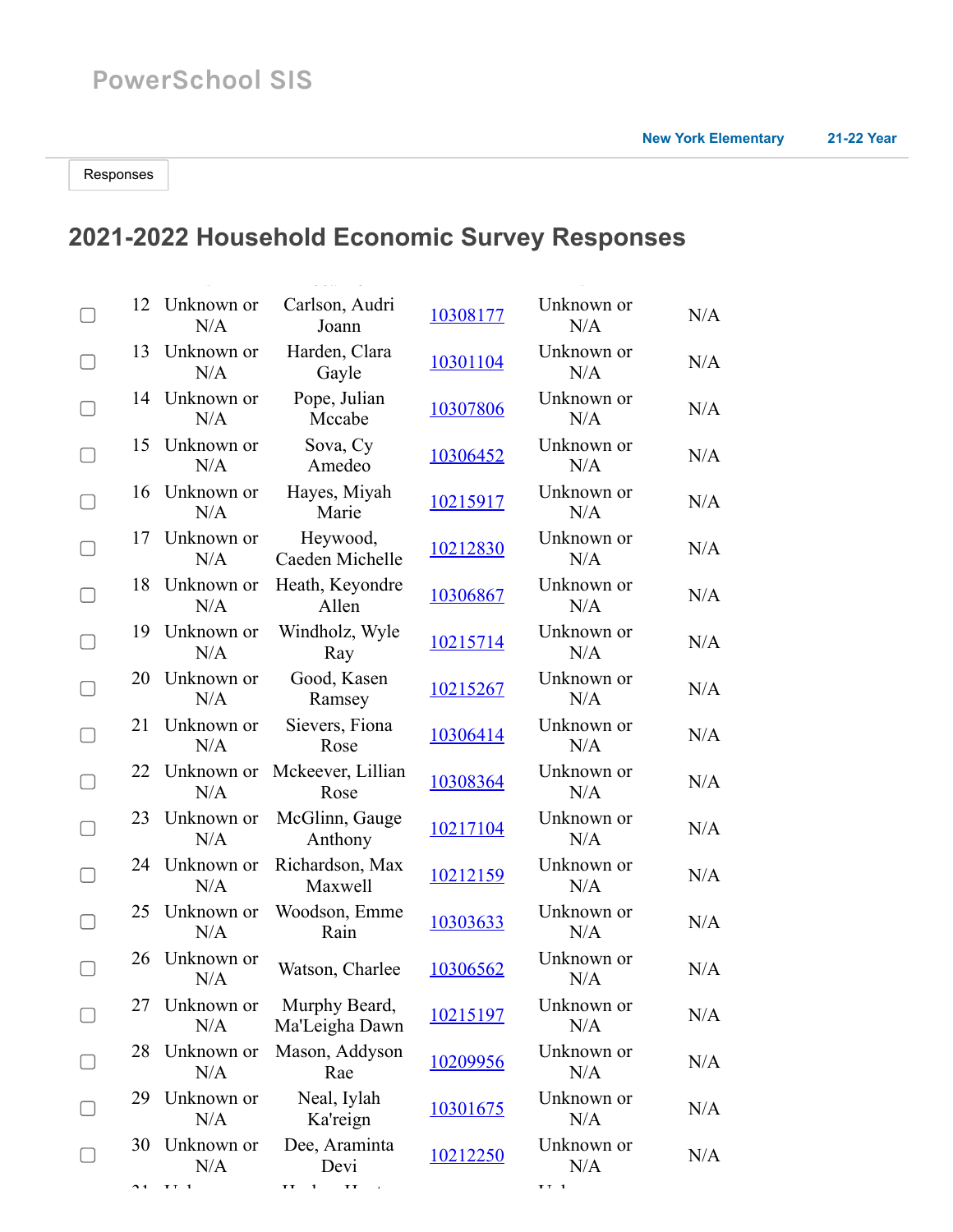| $\Delta$ 1 | Unknown or<br>N/A    | Hacker, Hunter<br>Lee                  | 10302838        | Unknown or<br>N/A  | N/A |
|------------|----------------------|----------------------------------------|-----------------|--------------------|-----|
| 32         | Unknown or<br>N/A    | Gullickson, Lars<br>Theodore           | 10215288        | Unknown or<br>N/A  | N/A |
| 33         | Unknown or<br>N/A    | Rogers-Wilson,<br>Oberon Kenobi        | 10308293        | Unknown or<br>N/A  | N/A |
|            | 34 Unknown or<br>N/A | Liljestrom, Becca<br>Gail              | 10209953        | Unknown or<br>N/A  | N/A |
|            | 35 Unknown or<br>N/A | Roselyn, Willow<br>Robin               | 10303054        | Unknown or<br>N/A  | N/A |
|            | 36 Unknown or<br>N/A | Austin, Juddson<br><b>Myles</b>        | 10308232        | Unknown or<br>N/A  | N/A |
| 37         | Unknown or<br>N/A    | Whitmore,<br><b>Breanna</b>            | 10215975        | Unknown or<br>N/A  | N/A |
|            | 38 Unknown or<br>N/A | Baer, Samara<br>Faith                  | 10302433        | Unknown or<br>N/A  | N/A |
| 39         | Unknown or<br>N/A    | Mason, Auron<br>Michael                | 10301835        | Unknown or<br>N/A  | N/A |
| 40         | Unknown or<br>N/A    | Conway, Celestra                       | 10212643        | Unknown or<br>N/A  | N/A |
| 41         | Unknown or<br>N/A    | Schmidt, Eloise<br>Mae                 | 10300541        | Unknown or<br>N/A  | N/A |
|            | N/A                  | 42 Unknown or Zensen, Charlotte<br>Ann | 10216336        | Unknown or<br>N/A  | N/A |
|            | 43 Unknown or<br>N/A | Elser, Axel<br>Joseph                  | 10306436        | Unknown or<br>N/A  | N/A |
|            | 44 Unknown or<br>N/A | Hughes, Wyatt<br>Lee                   | 10306587        | Unknown or<br>N/A  | N/A |
| 45         | Unknown or<br>N/A    | Goin, Alyssa Jo<br>Nichole             | 10307639        | Unknown or<br>N/A  | N/A |
| 46         | Unknown or<br>N/A    | TESTER, Echo                           | <u>307</u>      | Unknown or<br>N/A  | N/A |
| 47         | Unknown or<br>N/A    | Parker, Kyler<br>William Dean          | 10303480        | Unknown or<br>N/A  | N/A |
| 48         | Unknown or<br>N/A    | Toepfer, Levi<br>Thomas                | 10307754        | Unknown or<br>N/A  | N/A |
| 49.        | Unknown or<br>N/A    | Puryear, Micheal<br>Dwayne             | 10302389        | Unknown or<br>N/A  | N/A |
| 50         | Unknown or<br>N/A    | Neal-Atkins,<br>X'Zayvious Lee         | 10206949        | Unknown or<br>N/A  | N/A |
| 51         | Unknown or<br>N/A    | Miller, Lana<br>Elaine                 | 10215148        | Unknown or<br>N/A  | N/A |
| 52         | Unknown or<br>N/A    | Gulotta, August<br>Johna               | 10212049        | Unknown or<br>N/A  | N/A |
| 53         | Unknown or<br>N/A    | Miller, Chloe<br>Rae                   | <u>10215147</u> | Unknown or<br>N/A  | N/A |
| 54         | Unknown or<br>N/A    | Elk Nation,<br><b>Bowe Charles</b>     | 10209386        | Unknown or<br>N/A  | N/A |
| 55         | Unknown or<br>NT/A   | Stump, Scout<br>I sigh Chanks          | 10307811        | Unknown or<br>NT/A | N/A |